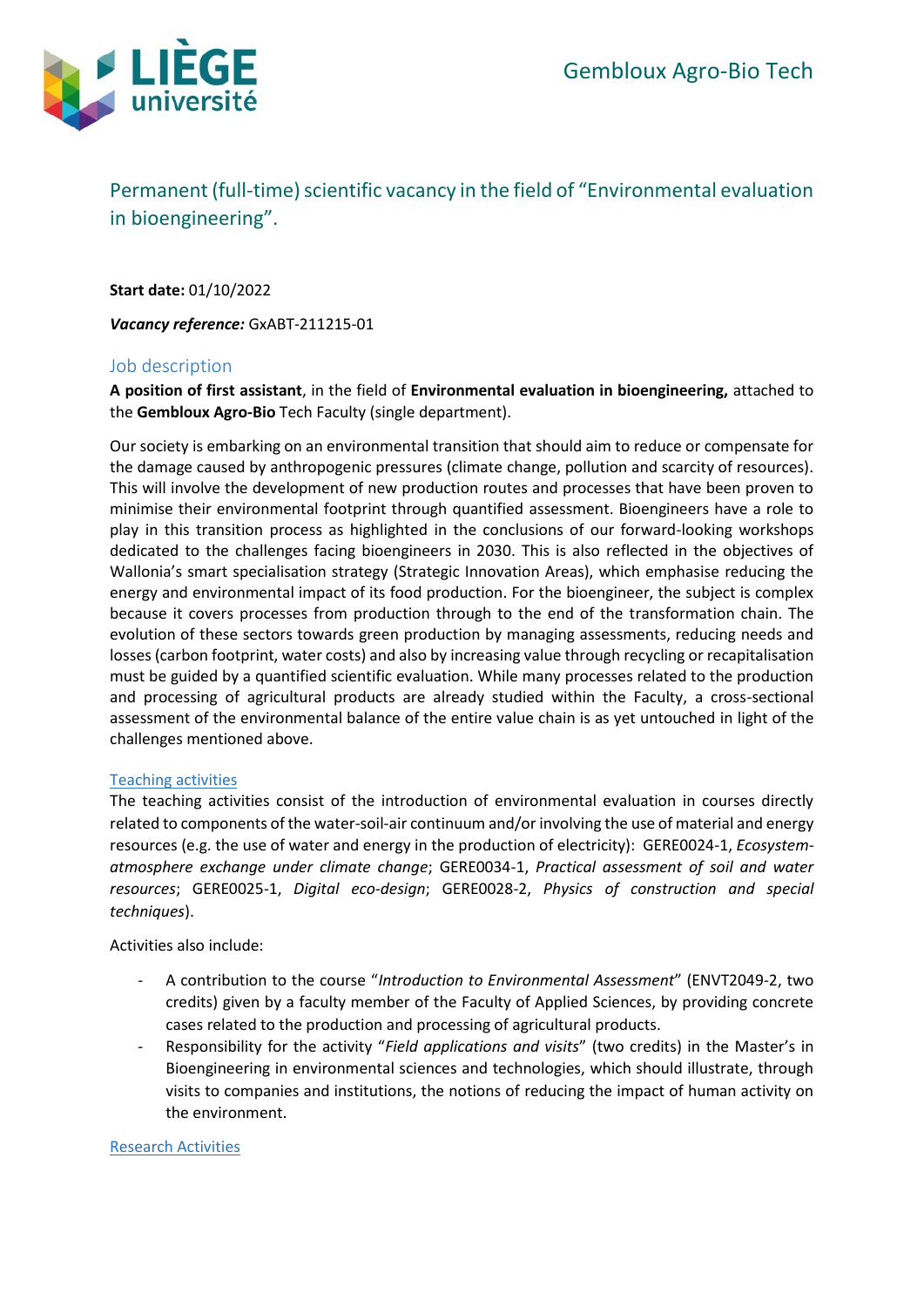The specific research activities of the position will focus on the environmental balance of one or more stages related to the production/processing of agricultural products, namely:

- Quantify the resources needed and the losses in the different environmental compartments (greenhouse gases or reagents, water, energy);
- Propose itineraries with a lower impact in light of the most recent knowledge.
- Integrating results into tools such as Life Cycle Assessment and participating in the development and improvement of these tools.

To develop applied research, the successful candidate will draw on the knowledge of other *TERRA* researchers in the field of environmental exchange and energy management.

## Services to the Community

According to their skills, the successful candidate will be able to become actively involved in the Faculty Commission for Sustainable Development and to participate in facilitating the *VivaSciences* and *Green Office* workshops. They will also be able to take on responsibilities within the *Gembloux Campus Sustainability* Committee. They will represent the Faculty to institutions and organisations concerned with the environmental impact of agricultural products and will act as the lead spokesperson for the press and general public on this subject.

Other community service activities will be determined in consultation with senior staff.

# Qualifications required / profile

- Must hold a first degree in agronomic engineering (or bioengineering) or an equivalent Master's degree and a doctoral research degree with experience in the relevant field;
- Must demonstrate recognised scientific experience, both in the field and through publications at international level in the relevant field;
- Must be open-minded to the international world (having completed a scientific stay abroad of at least six months is an advantage);
- Must be a good teacher (teaching experience is an advantage);
- Must demonstrate the ability to work on interdisciplinary themes;
- Must be able to work independently and within a team, using pooled human and material resources within the GxABT facilities, and must have excellent organisational skills and the ability to coordinate technical staff;
- Must be available for a variety of different roles relating to services to the community and public education;
- Master French and English (including writing);
- Must be available for missions abroad;
- Must subscribe to the general quality objectives developed by the University and the faculty;
- Upon appointment, the post holder must sign an agreement on the ownership of any research results.

# Selection procedure

An ad hoc Faculty committee will select the candidates to be interviewed, giving reasons for its decisions in the light of the call for applications and the candidates' qualifications and merits. It will then interview the candidates. The committee will submit to the Faculty Council its reasoned proposal for appointment on the basis of the evaluation of the applications and the interviews.

On the basis of the information communicated by the committee and the comparison of the respective publications and merits of the candidates, the Faculty Council shall adopt a reasoned proposal for the